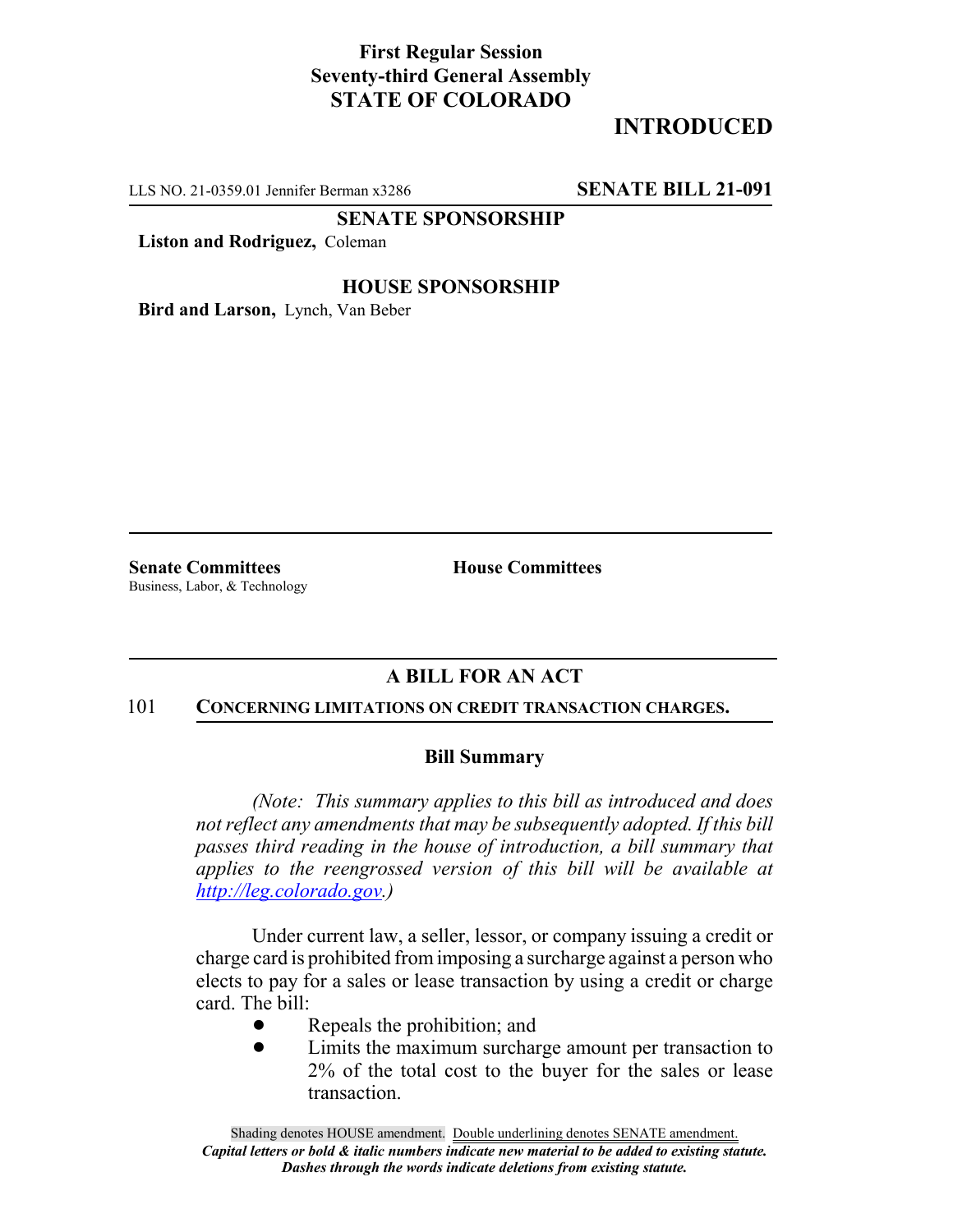*Be it enacted by the General Assembly of the State of Colorado:*

 **SECTION 1.** In Colorado Revised Statutes, 5-2-212, **amend** (1) as follows:

 **5-2-212. Surcharges on credit transactions - definition.** (1) (a) Except as otherwise provided in sections 24-19.5-103 (3) and 6 29-11.5-103 (3),  $C.R.S., no A seller or less or in any sales or lease$  transaction or any company issuing credit or charge cards may impose a surcharge on a holder who elects to use a credit or charge card in lieu of payment by cash, check, or similar means IN AN AMOUNT NOT TO EXCEED TWO PERCENT OF THE TOTAL COST TO THE BUYER OR LESSEE FOR THE SALES OR LEASE TRANSACTION.

 (b) A surcharge is any additional amount imposed at the time of the sales or lease transaction by the merchant, seller, or lessor that increases the charge to the buyer or lessee for the privilege of using a credit or charge card.

16 (c) For purposes of this section AS USED IN THIS SUBSECTION (1), "charge card" includes those cards pursuant to which unpaid balances are payable on demand.

 **SECTION 2.** In Colorado Revised Statutes, 11-110-114, **amend** (2) as follows:

 **11-110-114. Multiple locations.** (2) Each licensee may, without 22 violating section  $5-2-212$ , notwithstanding whether or not a facility or mode only accepts credit cards, conduct business through physical and electronic facilities, including by telephone and internet, and may charge a different price for the provision of services based upon the type of 26 facility or mode of services used in the transaction. so long as the price